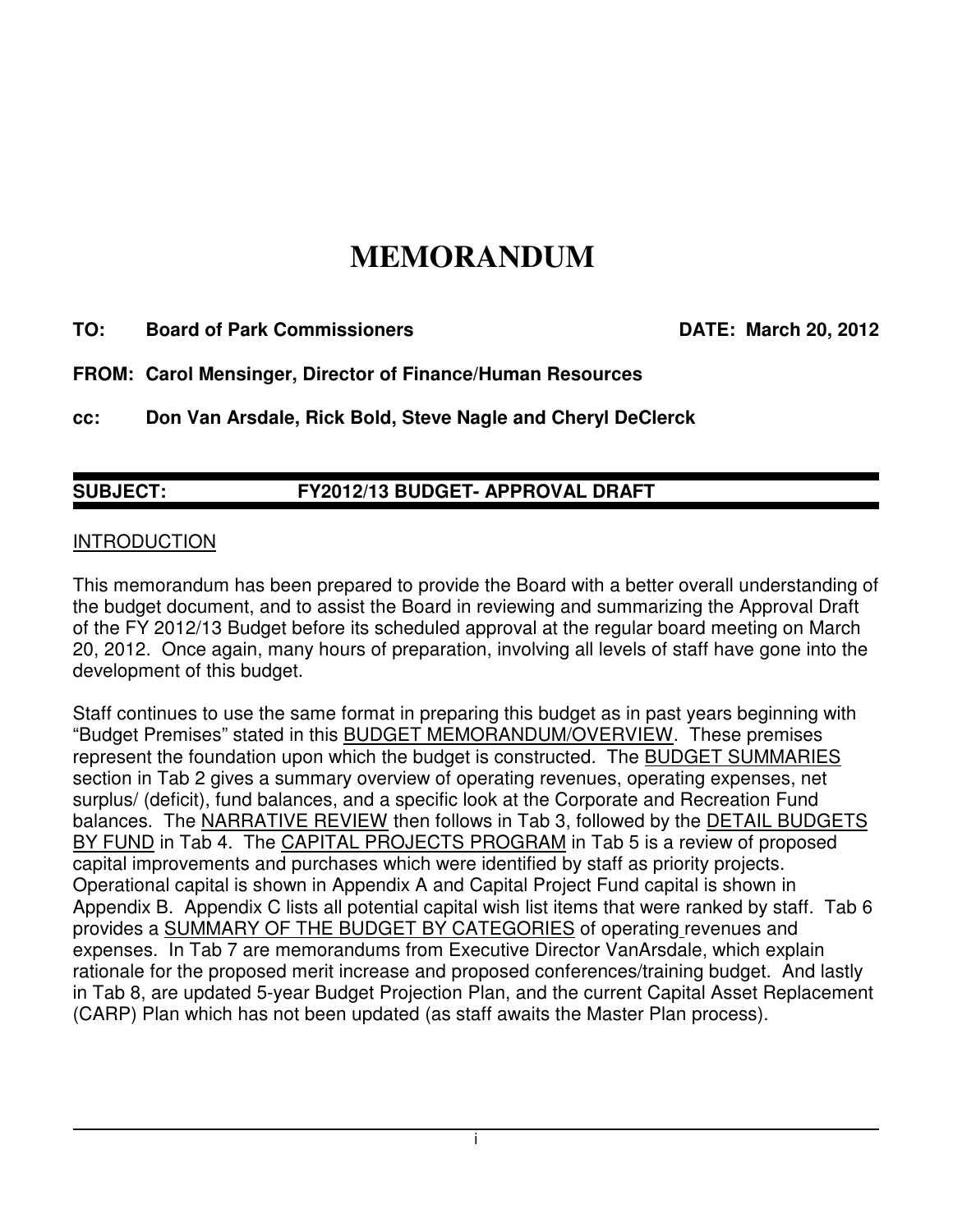### BUDGET PREMISES

The FY 2012/13 budget and capital improvement/project program were developed based upon the following premises:

- 1. To continue to provide existing levels of service and begin to provide the residents of the Glencoe Park District with new and increased levels of service in the renovated Takiff Center, as well as other facilities and parks within the District.
- 2. The Park District adopted an *operating* Tax Levy Ordinance this past November in the amount of \$3,750,000 for tax year 2011 (Fiscal Year 2012/13). This operating levy represents a 3.85% increase over the previous year, and as in prior years is intended to capture all new growth available in the midst of the tax cap. The total levy also includes \$1,240,469 in debt service for principal and interest payments on the District's two outstanding bond issues.
- 3. Strive to maintain a Board-approved level of 25% in minimum annual operating reserve fund balances within both the Corporate Fund and Recreation Fund. In January 2012, the Board approved a new Fund Balance Policy. Staff is pleased to report that the proposed FY2012/13 budget reflects an increase in reserve levels, well above the 25% minimum.
- 4. The proposed capital program provides for maintenance, improvements and equipment purchases. Staff recommends that the capital program include the following:
	- A. The Capital Projects Fund (65) be used to fund **\$514,050** in projects, of which **\$33,500** are carryover projects (those not completed in Fiscal Year 2011/12), **\$475,550** are new projects, and **\$5,000** as a general contingency amount.
	- B. The **Corporate Fund** be used to fund **\$118,550** in **operational** capital improvements.
	- C. The **Recreation Fund** be used to fund **\$20,855** in **operational** capital improvements.
	- D. The **Liability Fund** be used to fund **\$6,000** in **operational** safety related capital items.
- 5. Each year, the Park Board authorized a merit pool which is spread to Grade 1 (full-time) employees, excluding the Executive Director's position. A 2.0% merit pool was approved by the Board and is included in this Approval Draft of the FY 2012/13 Budget. (Staff's typical process for determining merit pool is based on recommendations of the Executive Service Corps of Chicago that the merit pool should be approximately 1.5% - 2% above CPI.) The County Clerk used a 1.5% CPI factor for calculation of the tax cap in tax year 2011.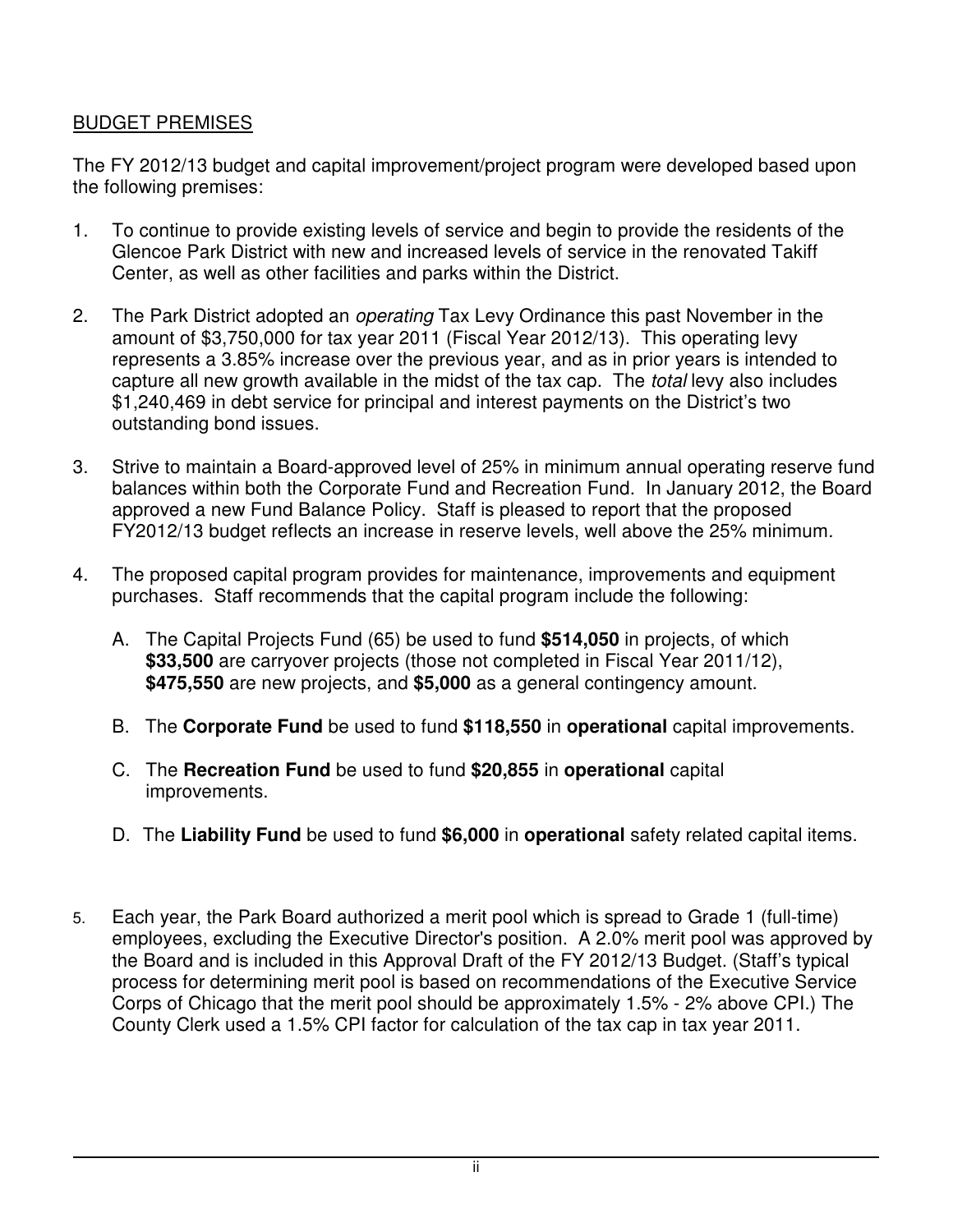6. Accomplish #1-5 above, in accordance with the already adopted tax levy and the Park Board's historically expressed desire of maintaining the composite tax rate at a responsible level which is reflective of the community's preparedness to support local park and recreation services.

#### BUDGET SUMMARIES

This part provides a financial summary of all funds as related to:

- 1. Revenues (Table I)
- 2. Expenditures (Table II)
- 
- 3. Net Surplus/(Deficit) (Table III)
- 4. Fund Balances (Table IV)
- 5. Corporate and Recreation Fund Balance Summaries
- 6. Summary of Recreation Program By Program Category
- 7. Overview of Recreation Fund Budget

As of **February 29, 2012**, the projected **Designated Operating Fund Balance in the Corporate Fund** of **\$1,356,531** meets the reserve guideline of 25% of operating expenditures.

As of **February 29, 2012** the projected **Designated Operating Fund Balance in the Recreation Fund** of **\$1,630,912** meets the reserve guideline of 25% of operating expenditures.

As of **February 28, 2013**, given that budget projections are accurate, the operating fund balance in the Corporate Fund will increase to approximately **\$1,659,931**, and in the Recreation Fund, it will increase to approximately **\$1,671,332**.

Given these fund balance levels, and per the District's Fund Balance Policy, staff would propose that a portion of the Corporate Fund Balance be specifically "designated" to be used for future Master Plan projects.

#### CAPITAL PROJECTS PROGRAM

The projects and items being recommended to the Finance Committee of the Whole for completion in Fiscal Year 2012/13 are contained on these pages. They are being presented in a format similar to past years.

The five largest proposed capital projects are:

| 1. Comprehensive Master Plan              | \$120,000 |
|-------------------------------------------|-----------|
| 2. Remainder-Sprayground Project          | \$62,655  |
| 3. Financial Software System              | \$58,750  |
| 4. Hardware Upgrades-Servers/Workstations | \$50,000  |
| 5. Registration/Web Software System       | \$45,000  |
|                                           |           |